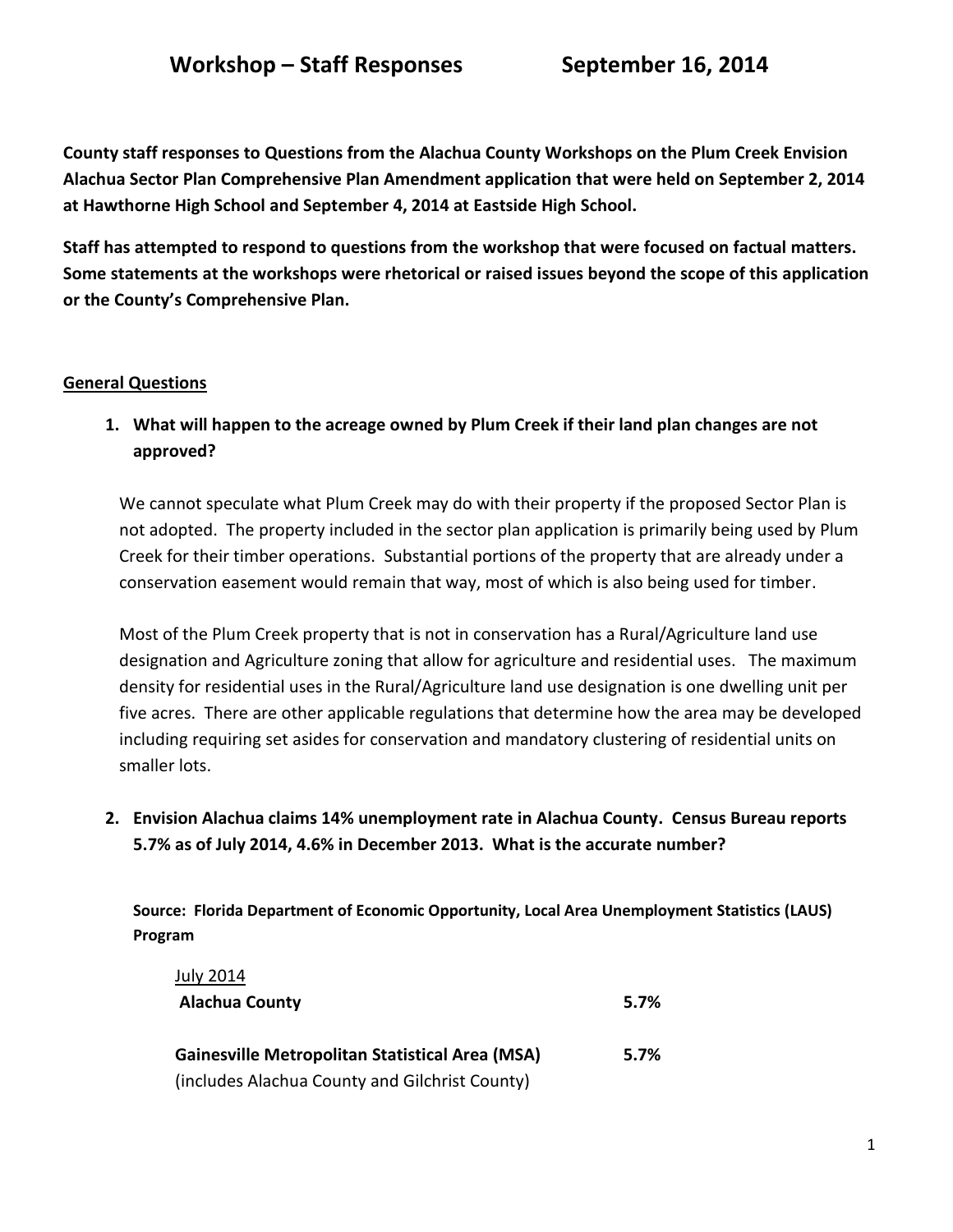#### **3. How is it going to be developed?**

The proposal provides for 10,500 residential units and 15.5 million square feet of nonresidential uses at buildout. The proposed policies provide for a broad range of densities and intensities within each sub-area of the Envision Alachua Employment Oriented Mixed Use area. There are no phasing or timing policies so it is difficult to determine exactly how, when and what mix of uses might be built.

#### **4. Is this already a done deal?**

It is early in the Sector Plan process and no decisions have been made. The applicant submitted the Envision Alachua Sector Plan Comprehensive Plan amendment application on December 12, 2013. Since that time, in response to sufficiency/completeness questions from County staff, the applicant has submitted two amendments to the application materials on March 31, 2014 and June24, 2014. With the June 24, 2014 submittal, the applicant requested that staff proceed with preparing the staff report and scheduling the public hearings. A comprehensive plan amendment, including the long-term master plan for a sector plan, has a two –step process. First, transmittal hearings are scheduled with the Local Planning Agency and the County Commission. The Local Planning Agency makes a recommendation on both adoption and transmittal to the County Commission. The County Commission will decide at its transmittal hearing whether or not to transmit the proposed Sector Plan Comprehensive Plan amendment to the state Department of Economic Opportunity for review by state agencies. If the County Commission chooses to transmit the amendment to the Department of Economic Opportunity, they and other state agencies will review the application and send comments back to the County. Once the County receives those comments, an adoption hearing will be scheduled with the County Commission.

The County Commission has requested that staff hold public workshops prior to scheduling the public hearings. Staff prepared a workshop staff report based on an analysis of the entire application, including the addendums and data and analysis submitted by the applicant. Two workshops have been held so far - one on September 2<sup>nd</sup> at Hawthorne High School and one on September  $4<sup>th</sup>$  at Eastside High School. Two more workshops are scheduled in the County Commission chambers – one on September  $16^{th}$  and one on September 22<sup>nd</sup>. After these workshops conclude, staff is scheduled to have a discussion with the County Commission at the September 23<sup>rd</sup> County Commission daytime meeting about scheduling another workshop for the County Commission to provide input and ask questions about the application. Once all workshops are concluded, staff will refine the staff report and proceed to schedule the public hearings with the Local Planning Agency (Planning Commission) and the County Commission.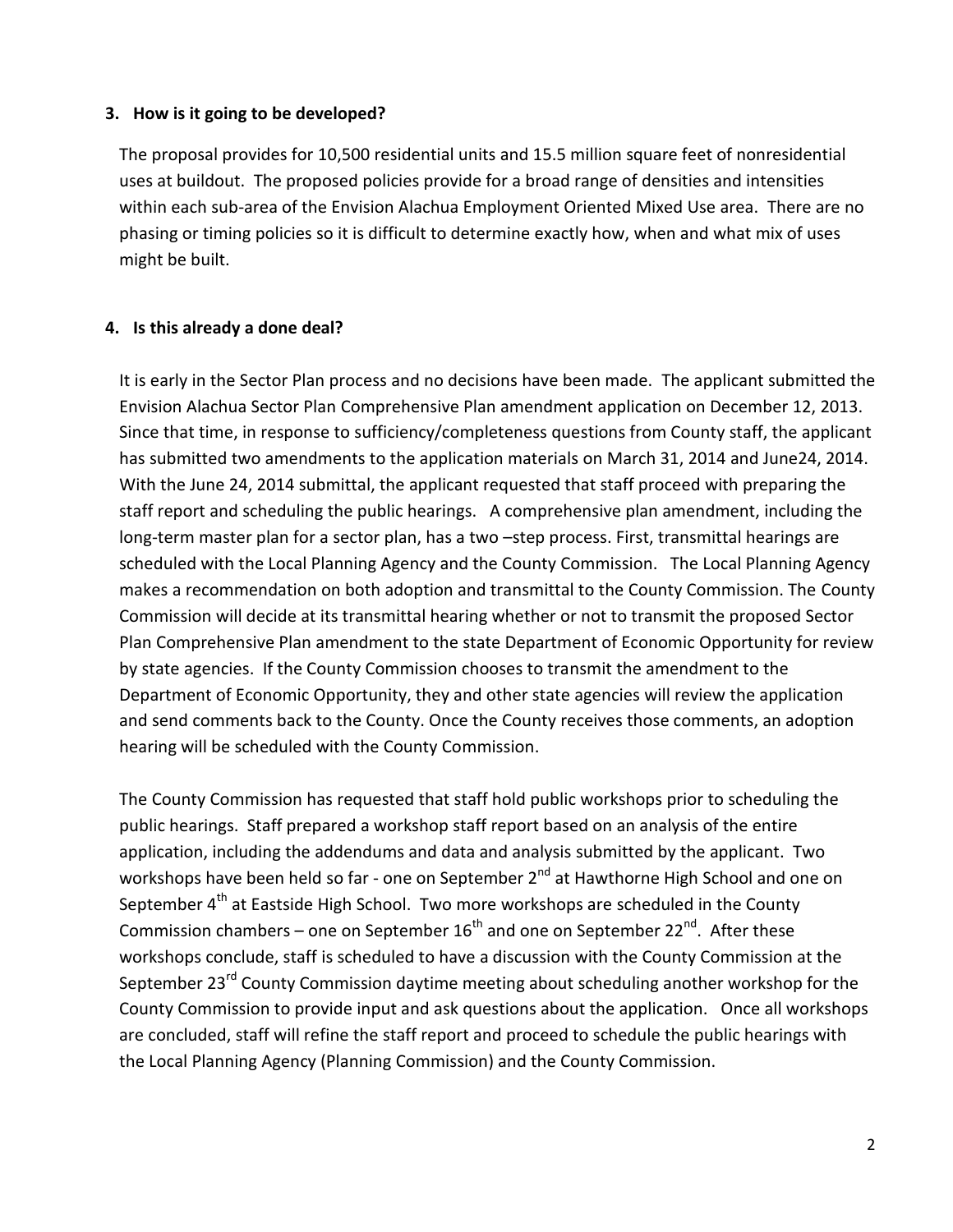## **5. Should the County approve the plan will there be anything to protect County from future developers?**

The applicant has applied for a Comprehensive Plan amendment. If the amendment is adopted it will frame subsequent decision making about development of the property in the sector plan area. For the Plum Creek properties, the Detailed Specific Area Plan is the next step if the Sector Plan Comprehensive Plan amendment is approved and it would need to be consistent with the Comprehensive Plan. These policies and Detailed Specific Area Plans, which would be processed as Planned Development zoning under County Code, would be binding on any future land owner of the Plum Creek property.

In the future, owners of the property, including Plum Creek, could request that the County amend the policies adopted in the Comprehensive Plan or amend the Detailed Specific Area Plan or Plans. Requests for such amendments would require public hearings with the County Commission in the same manner as they were first approved. For properties not included in the Plum Creek proposal, the currently adopted Comprehensive Plan would continue to apply.

## **6. What happens if land is sold in a piecemeal fashion?**

If the Plum Creek proposed plan is not approved, the land use designations and policies in the adopted County Comprehensive Plan, including the natural resource protection policies, would apply regardless of who owns the land. As detailed in the staff report, portions of the property in the proposed sector plan are designated in two principal Future Land Use categories in the County's adopted Plan: Preservation, including 22,885 acres under conservation easements limiting use to terms consistent with those easements, and approximately 37,250 acres designated Rural/Agriculture. In addition, as detailed in the staff report, portions of the property are also conservation areas with natural resources including wetlands, floodplains, and strategic ecosystems. These conservation areas are subject to policies in the Plan requiring protection of those resources.

Some of the major requirements relating to properties that have a Rural/Agriculture Future Land Use designation are that uses are limited to agricultural activities (including forestry) and other uses serving or ancillary to agricultural activities, and limited rural residential uses. Policies in the Comprehensive Plan and implementing land development code detail requirements for things such as paved public road access, stormwater and other subdivision requirements for any new rural residential development. Such new rural residential development is limited to a maximum development density of one unit per five acres, and the maximum density shall not be allowed if it would be harmful to natural resources. A clustered subdivision design setting aside a minimum of 50% of the development as open space is required for new developments of 25 or more units, and adopted policies in the Plan also indicate this is the preferred form for developments of less than 25 units and provide incentives to encourage this clustered form. Additionally, adopted policies provide that any new rural residential subdivisions that contain more than 100 lots may be allowed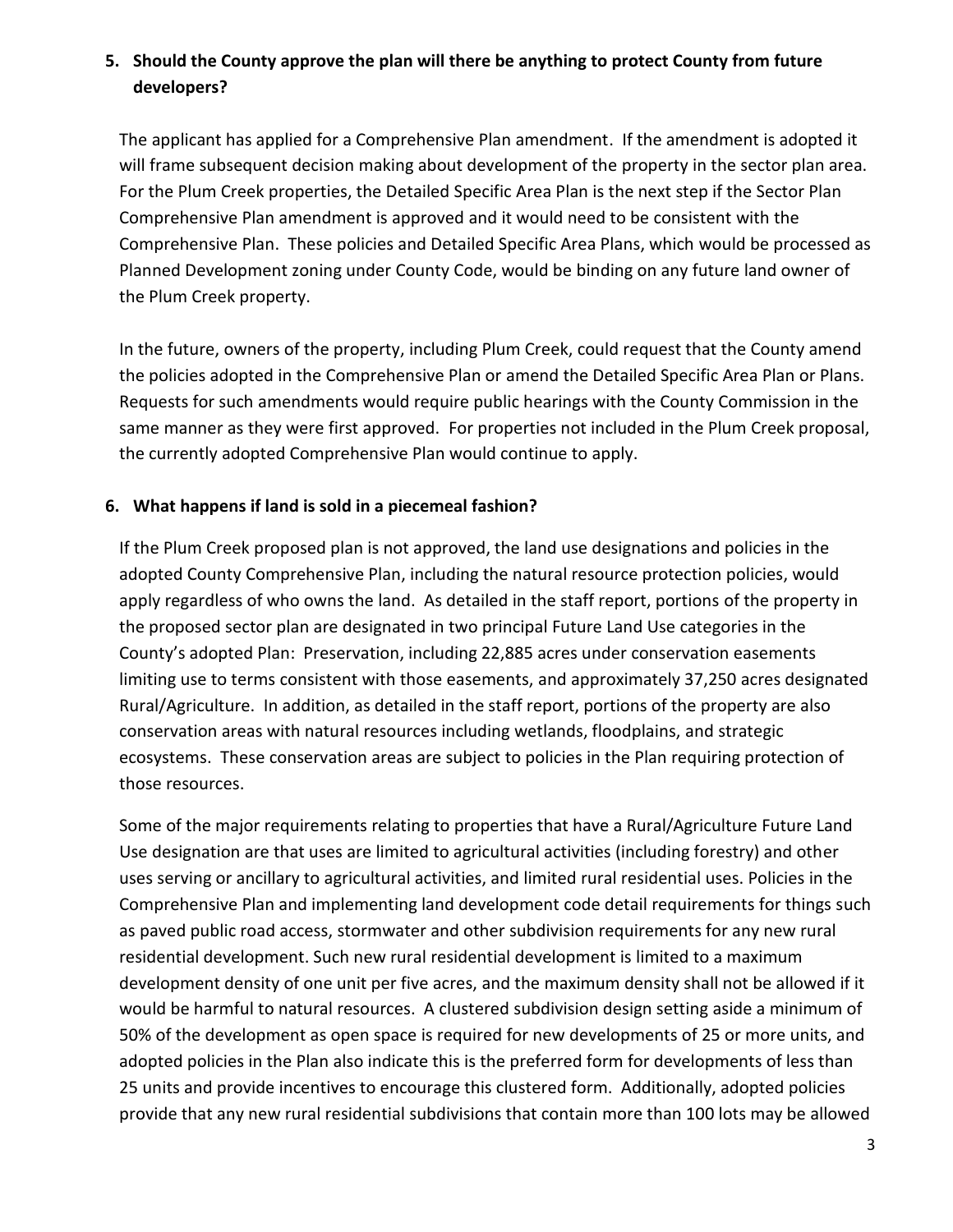only after adoption of a Comprehensive Plan amendment based on a completed special area study that addresses impacts on surrounding land uses and ensures natural resource protection and identification and provision of needed public facilities.

## **Housing**

## **7. How many residences will consist of affordable housing?**

The application and proposed policies do not discuss a specific provision of affordable housing.

## **8. What will the other houses cost? How many empty units do we have at that price level now?**

The proposed policies indicate that a variety of housing types will be allowed but there are no specifics on cost.

## **9. Why is housing needed?**

The request is for 10,500 residential units through buildout of the Sector Plan property in 2064. The best available population projections indicate there is more than enough residential land within the urban cluster designated in the County's Comprehensive Plan to accommodate projected growth in this area through 2040. More capacity for rural residential development than would be needed is provided in the Rural/Agriculture area designated in the Comprehensive Plan.

## **10. How many residential units under current comp plan?**

Staff analyzed the potential for development under the current comprehensive plan policies and land use designations for the Plum Creek property. This analysis concluded that current policies and regulations would theoretically allow up to 9,420 residential units. However, compliance with requirements for natural resource protection, stormwater, transportation and market demand would substantially limit the actual number of units that can be built. For more details on this analysis, see page 22 of the staff report.

## **11. How many residential units east of Murphree well field?**

Nearly all of the proposed development for Plum Creek property is east of County Road 234, north of State Road 20, west of US 301 and mostly south of State Road 26.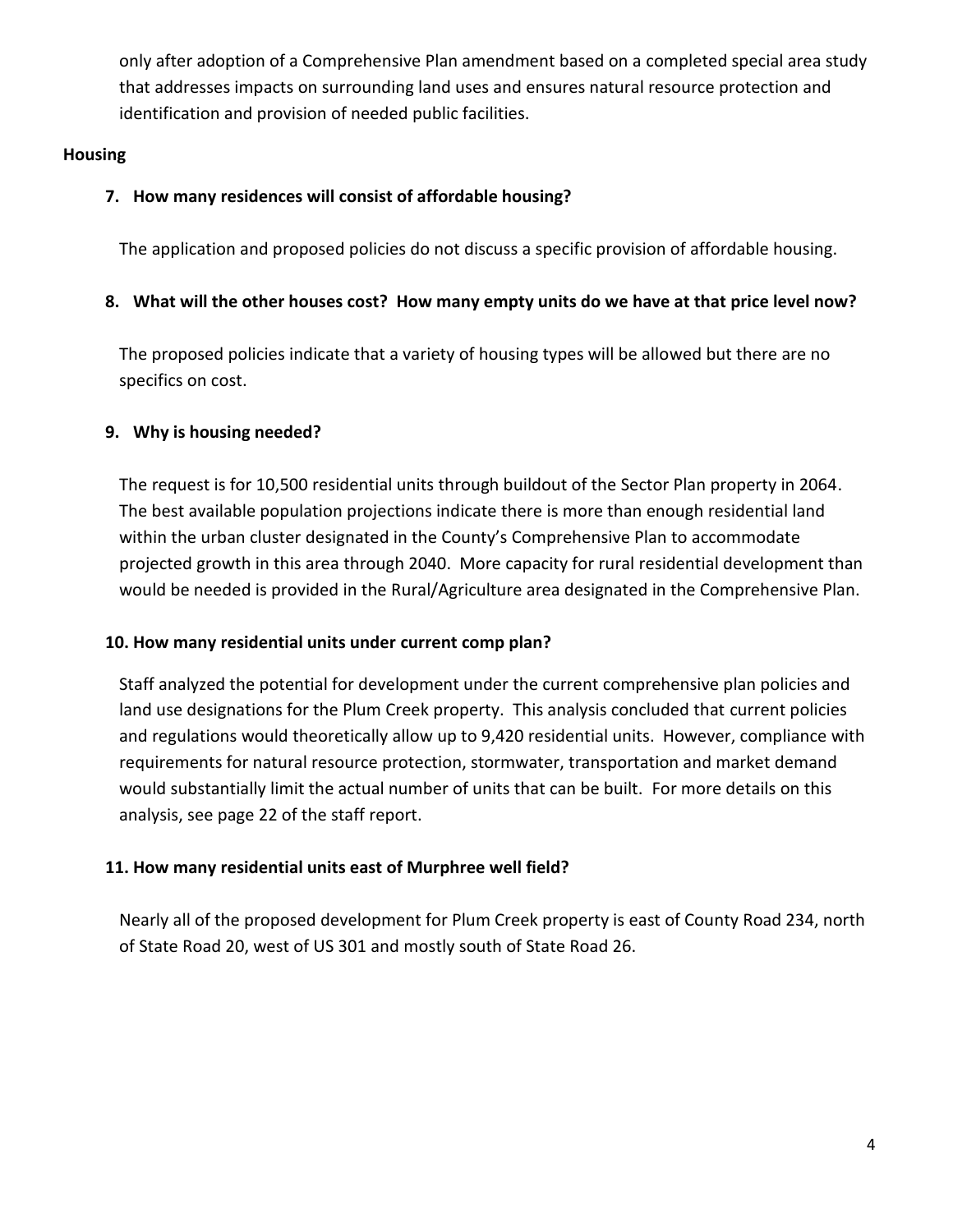#### **Costs/Infrastructure**

### **12. What is west Gainesville if this is sprawl? Only two roads coming into west Gainesville.**

The development proposed by the Envision Alachua Sector Plan has been determined to be sprawl by the state definitions. This has been analyzed in *Section VII Statutory Requirements for Comprehensive Plan Amendments and Sector Plans* in the staff report. New development inside the Urban Cluster that surrounds Gainesville is infill, which is generally considered to be the opposite of sprawl. The Urban Cluster boundary was established in 1991 and is the area within which public services including water, sewer, transportation systems and other services can be efficiently provided to urban development.

# **13. Hawthorne's treatment plant is at 80% capacity. If approved, will Plum Creek land use change request pay for the revamp or construction of a new sewage treatment plant? If not Plum Creek, then who would pay?**

Staff is unsure of the basis for the "80% capacity" for the Hawthorne wastewater treatment plant. A letter from the Mayor of Hawthorne has been provided with the application stating that "the City of Hawthorne is able to provide water and wastewater services to the Employment Oriented Mixed Use lands adjacent to the City limits within the Envision Alachua Sector Plan." This letter identifies a current "wastewater treatment plant capacity of 0.200mgd" processing "an average of only about 0.054 mgd." The letter notes that Hawthorne has "construction plans 'on the shelf' for expansion when needed…" and "anticipates further expansions of these systems as needed." Based on additional information from City of Hawthorne staff, County staff understands that the design capacity of the current City of Hawthorne wastewater treatment plant would allow for expansion to provide an *additional* 0.3 mgd of wastewater treatment capacity.

The Sector Plan application identifies a total of \$96 million in potable water and sanitary sewer facility capacity enhancements that would be needed for buildout of the proposed land uses, including \$39 million for potable water supply capacity and \$57 million for centralized sewer treatment capacity. Table 7 of Section IV.D of the application provides minimal information on the proposed projects, their location, or specific funding sources needed to provide the additional potable water and wastewater system capacity. The table indicates that, "Potential funding sources include developer/CDD [Community Development District], connection fees, grants, impact fees, and special assessment, etc." County staff understands from City of Hawthorne staff that the City requires new development to pay for installing and connecting to central water and sewer lines, and is in the process of adopting regulations to address connections beyond the city limits.

An analysis of wastewater system needs and costs is provided on pages 117-123 of the County Staff Report.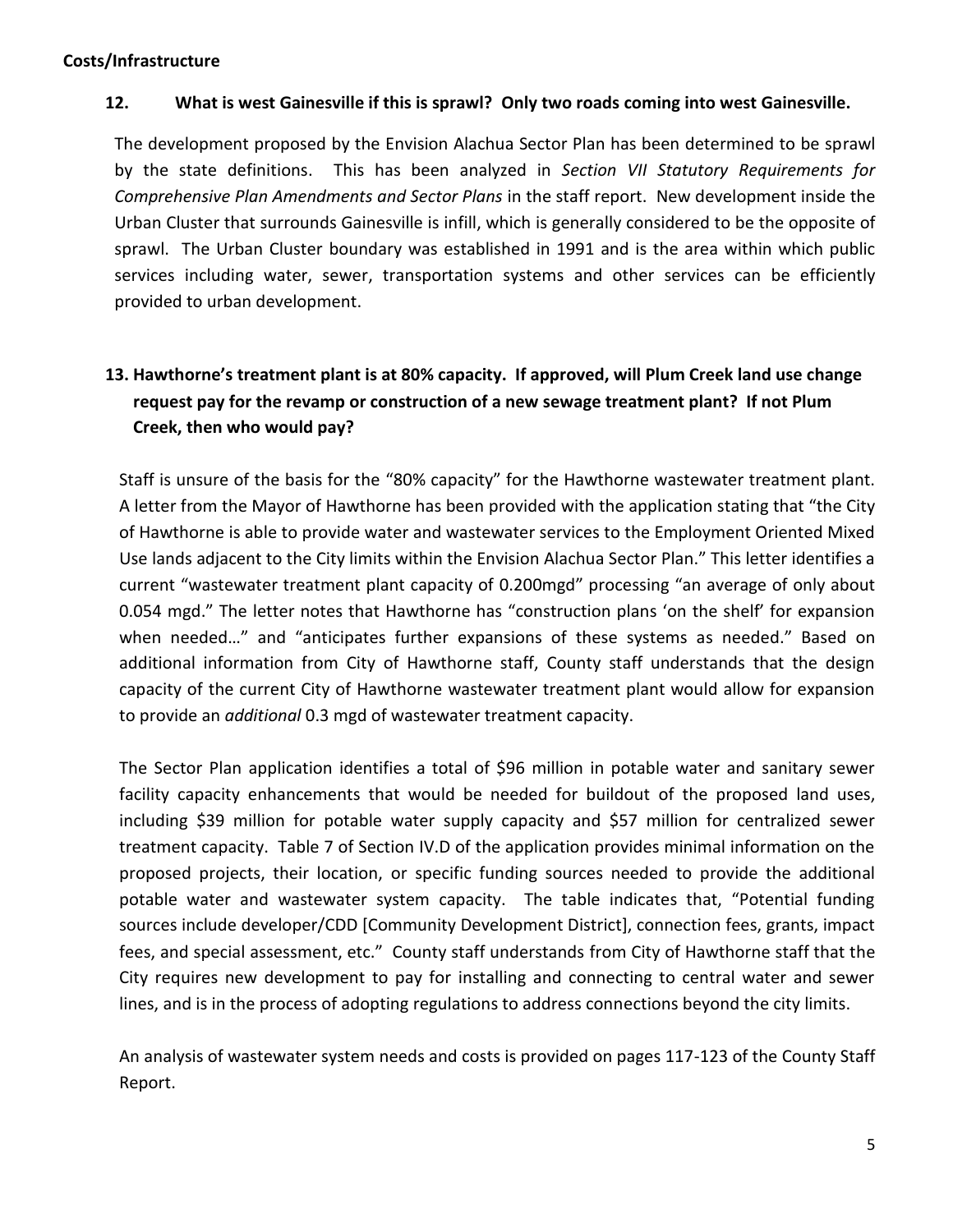## **14. What does Plum Creek plan include for infrastructure costs? What would County pay? Who is going to pay for all of this?**

The supporting data and analysis included with the application includes an analysis of transportation, water and sewer, solid waste, schools, and recreation needs. The applicant's analysis identifies deficiencies in the areas of transportation, water and sewer and schools. Other infrastructure and service impacts, including the impacts to emergency services (Fire Rescue and Law Enforcement) were not analyzed. Potential development at this scale cannot be served by current levels of infrastructure and services within this rural area of the County, and would require both capital investments and ongoing funding in order to provide public facilities and services at acceptable levels. The proposed Sector Plan policies do not provide a capital improvements program that identifies the specific capital improvement projects needed to serve the proposed land uses. The proposed policies do not provide commitments that any specific public facilities and services will be constructed or funded.

Proposed Policy 10.5.5 indicates that the portion of the cost of public facilities and infrastructure having a rational nexus to impacts of development within the Sector Plan shall be funded by the developer, its successors or assigns, including the establishment of one or more Community Development Districts ("CDD" formed in accordance with Chapter 190, Florida Statutes) or other appropriate funding mechanisms. The proposed policy further provides that the CDDs, or other appropriate funding mechanisms, shall be established in conjunction with a Detailed Specific Area Plan (DSAP). By proposing a policy that states that the developer will pay the "rational nexus" cost of the infrastructure, and by not including proposed policies that specifically describe all of the needed public facilities, or the cost and timing of those facilities, it is difficult to determine what the costs to the County would be to provide the public facilities and services to serve the proposed land uses.

A complete analysis of infrastructure needs and fiscal impacts relating to the proposed Sector Plan is included in the County staff report. See "Transportation Analysis" (pages 91-110) and "Public Facilities and Services Analysis" (pages 111-127).

#### **15. What transit exists or will be created and at what cost to the County?**

There is currently no fixed route service provided between Gainesville and the Envision Alachua Employment-Oriented Mixed Use area or Hawthorne. The applicant, in proposed Transportation Mobility Element Policy 1.10.11, includes a transportation project entitled "Extend Bus Service" on SR 20 from SR 329 to US 301. No details as to frequency or service type are identified in this or any other proposed policy. Therefore, it is not possible to identify a cost for the service. Additionally,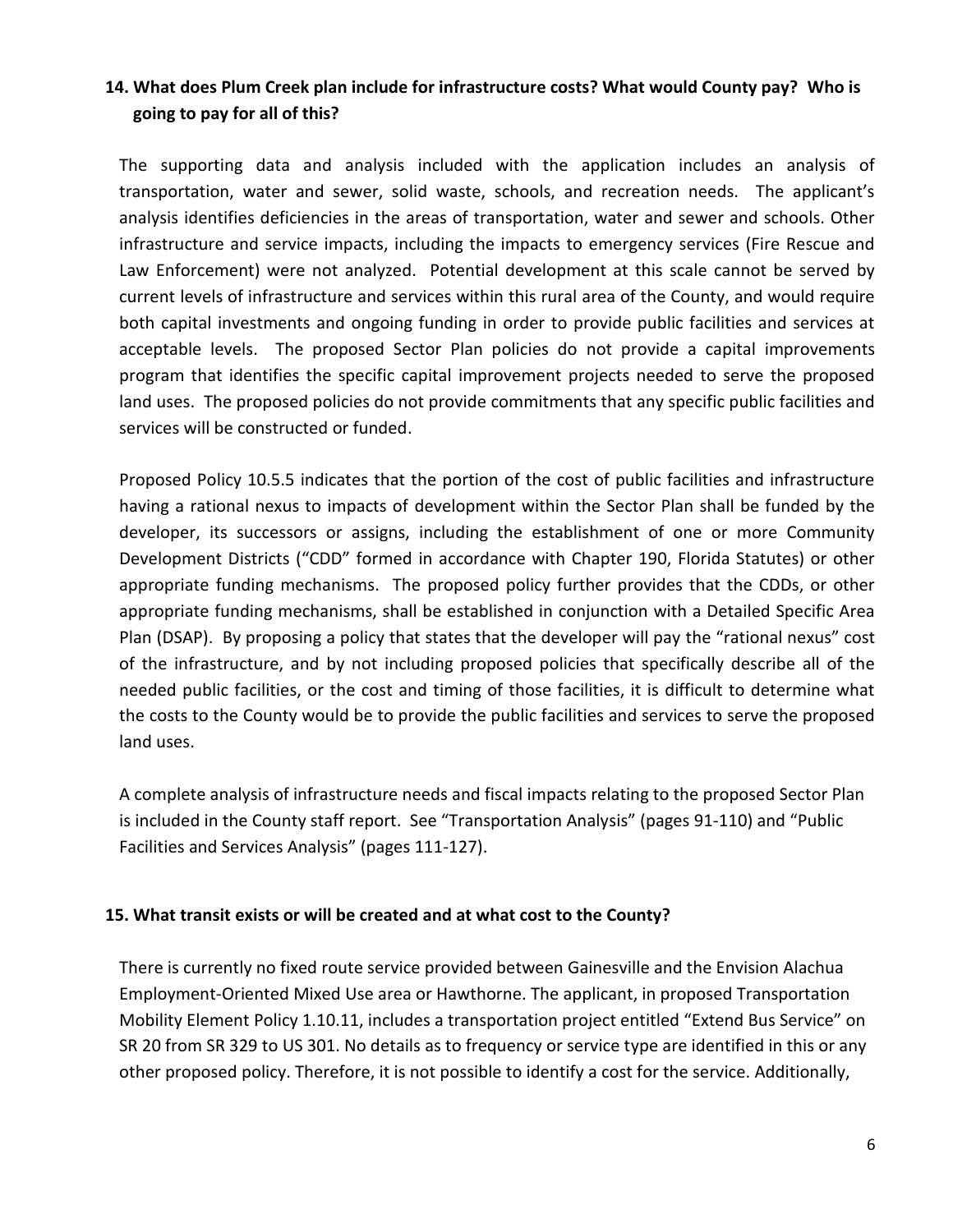the proposed policy does not indicate what entity will be responsible for what portion of the costs associated with implementation of this project.

## **16. The County cannot maintain roads now, how would it [County] afford the project?**

The County has identified significant deficits in funding for maintenance of existing roadway facilities. The addition of traffic on existing roadways in the vicinity of the Envision Alachua Employment-Oriented Mixed Use area will likely contribute to deterioration of those public roads. Additionally, development of this area would require new public roadway infrastructure to be constructed to support new dwelling units and nonresidential uses. The applicant has not identified any funding sources for roadway maintenance other than those that currently exist in order to fund ongoing maintenance of existing roadway facilities or new public roadways.

### **Environment**

## **17. Will Plum Creek retain the rights to clear cut the timber on this land without any restrictions?**

Plum Creek is proposing to continue their current intensively managed pine plantations, which includes clear-cutting practices.

# **18. There are three dumps nearby – Windsor Dump, Campville Dump, Hawthorne Dump If this project is approved and in ten years these sites are declared to be a hazard to humanity, who will pay the cost of cleaning them? Will it be Plum Creek or the taxpayers of Alachua County footing the bill?**

The current property owner has the primary responsibility for cleanup of the abandoned landfills.

## **19. Has the County evaluated the Pierce Jones video?**

Dr. Pierce Jones prepared a report for Plum Creek and made a presentation at one of their meetings that was not submitted as part of the Plum Creek Sector Plan application. Because they are not part of the amendment, staff has not finalized formal comments on either.

Staff does have some preliminary observations. The presentations projections of water use in eastern Alachua County appear to be based upon inaccurate assumptions. The amount and type of development suggested in the development scenarios appear to exceed the current allowances of the Future Land Use Element and other Comprehensive Plan policies. Dr. Jones' report and presentation did not distinguish between County development projects approved before and after the 2005 Comp Plan effective date or acknowledge the 2012 County code revision that limits turf areas in springsheds. Although briefly mentioned at the beginning of his presentation, the Jones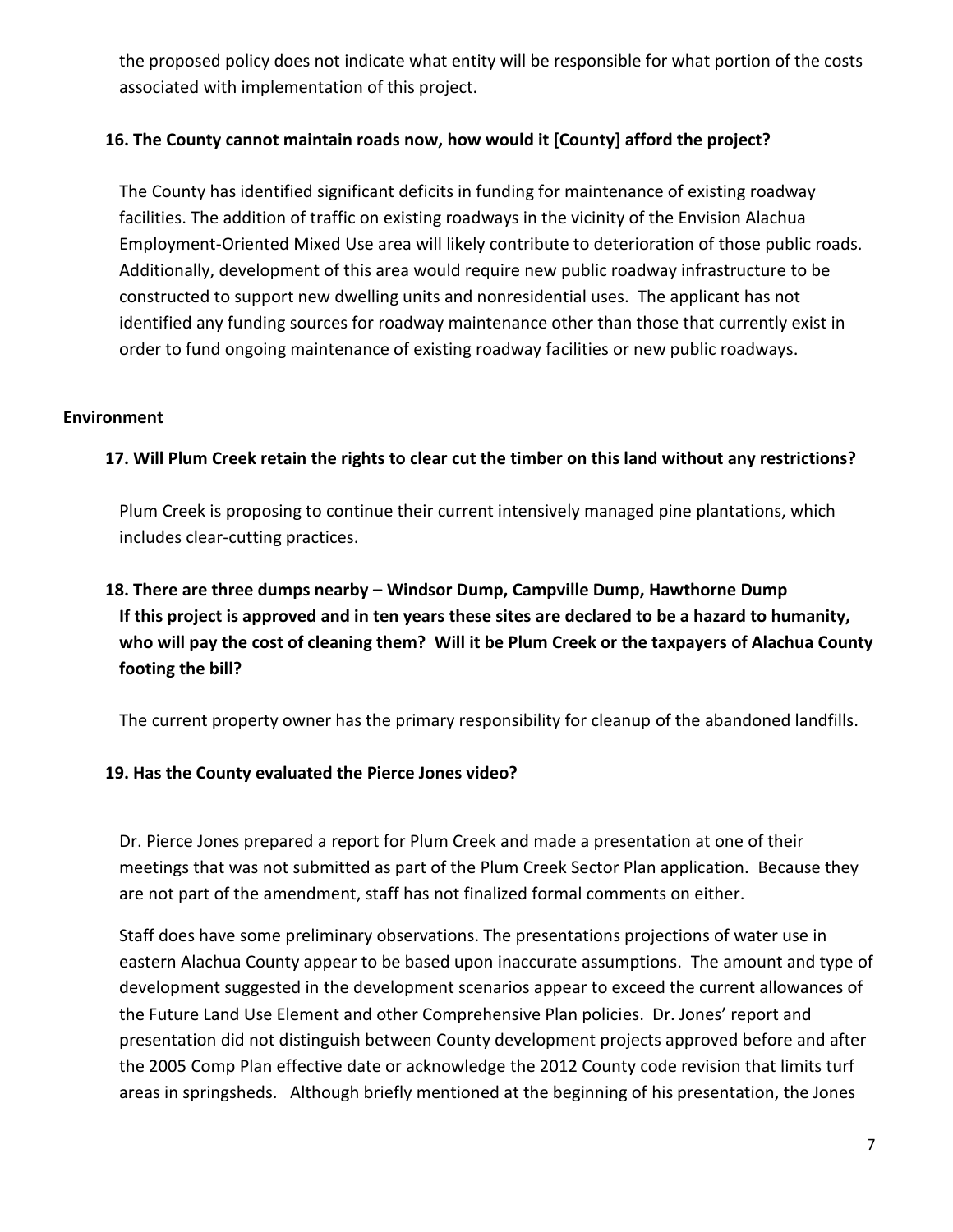conclusions did not affirm the State law that preempts cities and counties from regulating consumptive water use.

## **20. How much land is already in conservation and how much will be added?**

The proposal includes continuing intensively managed pine plantations on 22,865 acres of land with existing conservation easements (*i.e.* development rights have already been sold to government agencies) and proposes to designate an additional 23,216 acres with a Conservation land use designation that would also continue intensively managed pine plantations.

## **21. Where will they get the water?**

The typical source of potable water for a development proposal of this scale is the upper Floridan aquifer. The proposed policies provide no additional information.

## **22. How much water will be used and waste water produced?**

The Plum Creek proposal estimates a potable water demand of 2.35 to 6.28 million gallons per day and a wastewater flow of 2.14 – 5.66 million gallons per day. It is not possible to accurately project water demands for the proposed commercial, industrial, and agricultural components of the proposal without more specific definition of the uses within these broad categories, which are not defined as part of the proposed policies.

# **23. With so much water use (2-8 mgd) why even consider the project? (concerned with the aquifer and current condition of springs and low levels in lakes)**

The applicant is allowed to submit an application for consideration by the Board of County Commissioners.

With respect to the concerns with the aquifer and current condition of springs, a dye trace study has shown a connection between the Orange Lake sinkholes and groundwater wells in the Silver Springs springshed.

## **24. Will the water going into Lochloosa be treated?**

The proposal would be subject to applicable State and Federal water quality standards. Compared to the existing land use, additional downstream nutrient pollutant discharges to Lake Lochloosa and Orange Lake may still occur, especially during high rainfall events, due to the extensive drainage and flood control system that will be required for a development of this scale in eastern Alachua County.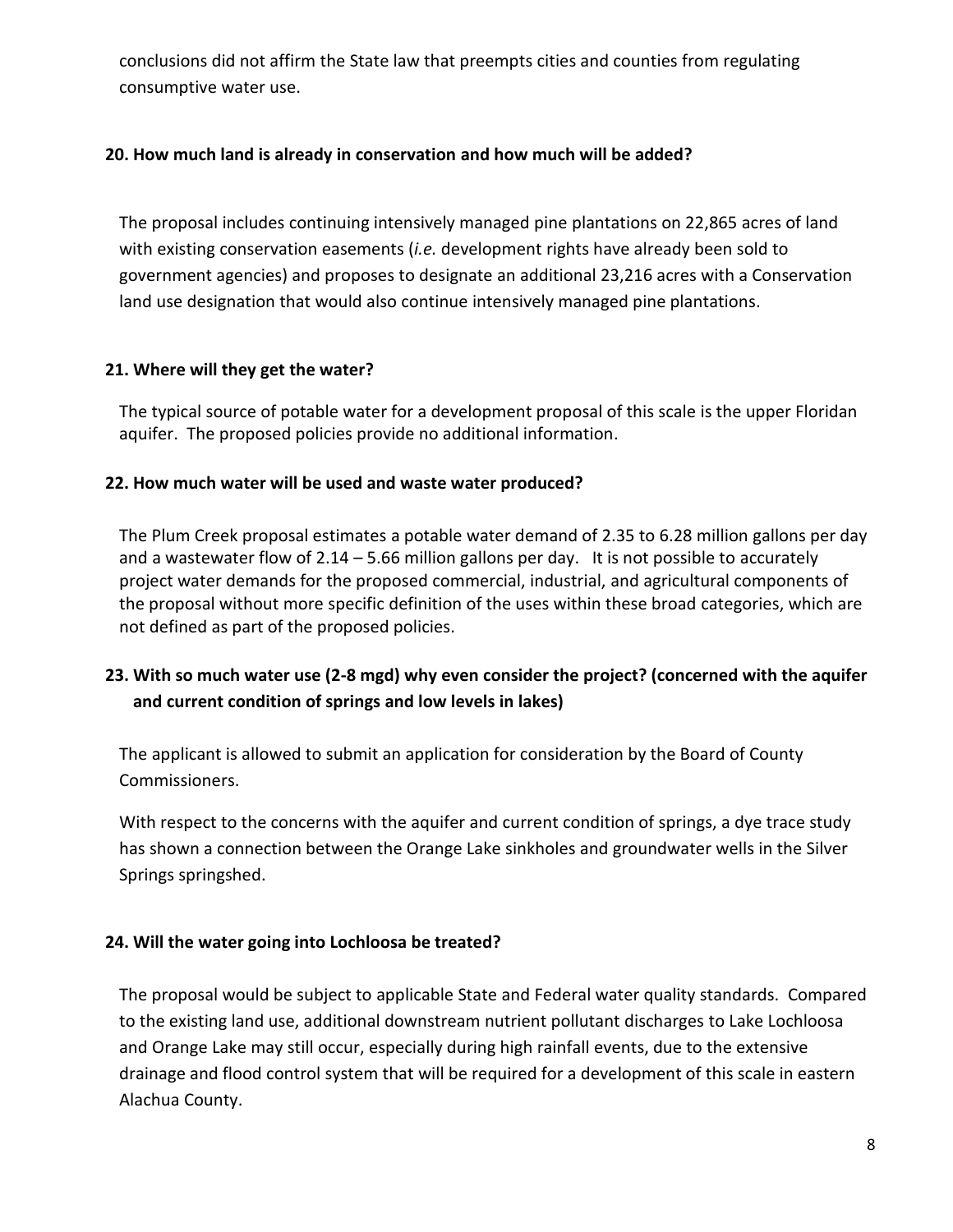#### **25. Will we see ditches like south Florida?**

Due to the shallow water table and presence of poorly drained soils, extensive drainage alterations, including ditching, swales, and piping, are likely to be required in order to manage stormwater for a development of this scale.

#### **26. Will my property all of a sudden be in a 100 year flood plain?**

Due to the scale of the proposed project and the need for extensive drainage alterations, there is the potential for downstream properties to become more flood prone, especially during high rainfall events.

In general, according to the latest 2006 maps that are currently in effect, if you are in a FEMA flood Zone 'A' that shows that you are in a 100 year flood plain that would be reflective of your property today. Within and outside the limits of the Plum Creek project boundary, the property will have to be analyzed using appropriate models to ensure that there are no exceedances in the post development volumes and discharge rates. The structures/buildings located near the Plum Creek boundary will have to be taken into consideration when analyzing the Plum Creek project.

#### **27. Will the industry be environmentally safe?**

No new policies are provided related to environmental safeguards for industrial activities. The proposed policies designate the general location for industrial/advanced manufacturing uses and there are design criteria related to the maximum build-out for advanced manufacturing; however, there are no specific polices related to environmental safeguards for industrial uses.

#### **28. Will there be anything to protect the County and the environment?**

The Plum Creek proposal does provide some levels of protection, but staff has concluded that, compared to compliance with the natural resources protections provided by the current Comprehensive Plan, there would be unacceptable environmental impacts.

## **29. Are the conservation easements permanent? Would Plum Creek be interested in making these tighter and granting to two entities?**

Conservation easements are not permanent and can be changed if the parties that hold the easement all agree to that change. The Plum Creek proposed conservation easements would allow the continuation of intensively managed pine plantations. The second part of the question needs to be answered by Plum Creek.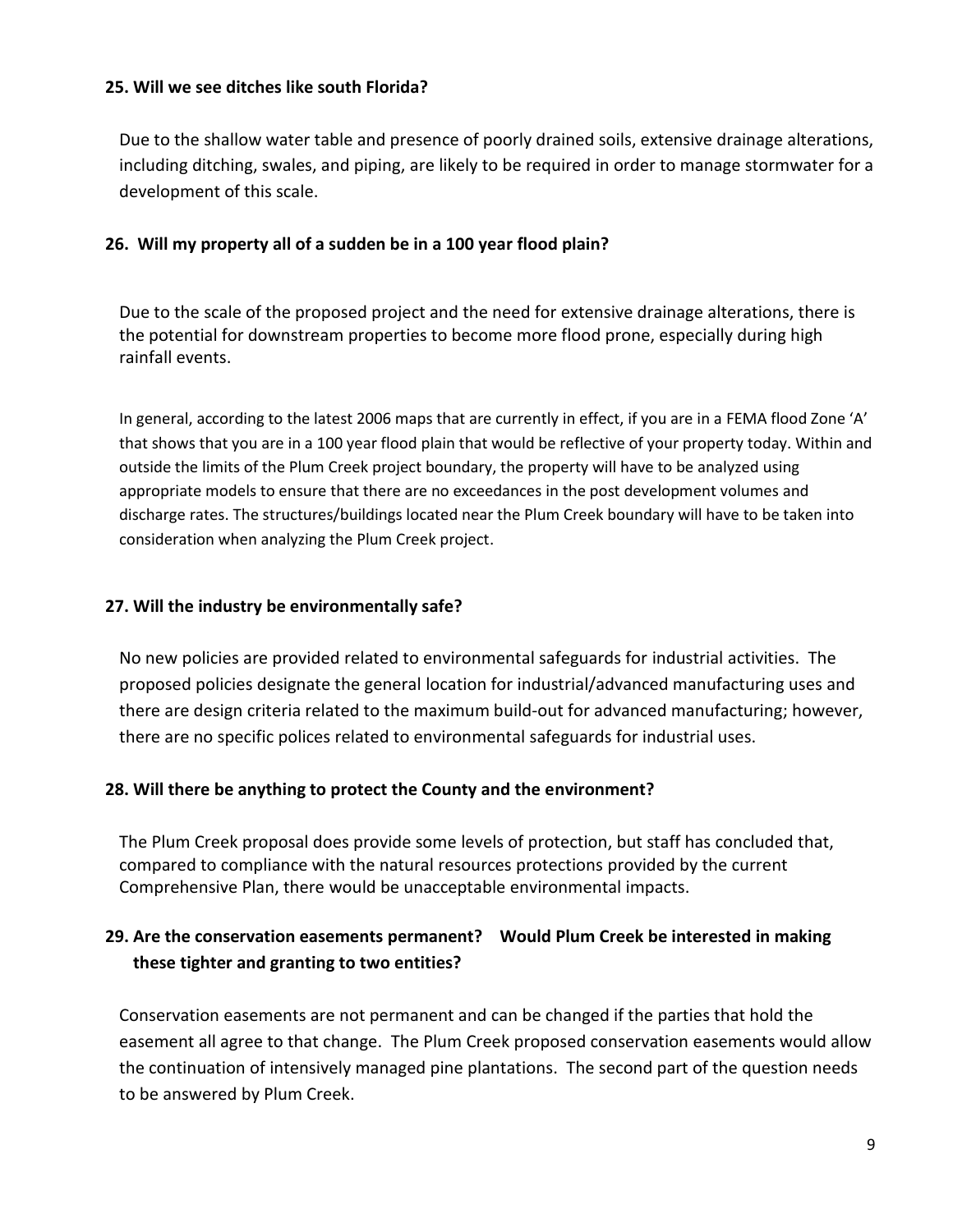#### **30. How long ago were the ecosystem studies done?**

The Strategic Ecosystem studies (by KBN Engineering and Applied Sciences, Inc.) were done in 1987 and 1996. Since these studies were completed, in eastern Alachua County, minimal changes have been observed. Any evaluation of a strategic ecosystem would require an on-site environmental analysis of current conditions and use of best available data.

# **31. Why was the 22,000 acres of current conservation included in the plan if nothing was going to happen to it? Would they [Plum Creek] change their ag practices if these properties are kept in the Sector Plan?**

The proposal includes all of Plum Creek's lands in unincorporated Alachua County, whether the land development rights have already been sold or not. Plum Creek's proposal would continue their current practices of intensively managed pine plantations within the lands already under a conservation easement. The proposal does not commit to any environmental improvements (i.e. restoration to natural pine forest) on the existing lands with conservation easements.

#### **32. Will the proposed easements change?**

The proposed amendments do not propose any changes to the current easement language, which allows continuation of intensively managed pine plantation practices. The amendment states that for lands covered by an existing conservation easement, the agreement for the conservation easement will serve as the management plan for those lands.

#### **Economic Development/Development program**

#### **33. What type of jobs will it produce? What type of industry will come?**

The Sector Plan application includes a proposed Policy 10.2.6 which provides for "the full range of employment-based land uses" within the designated Employment-Oriented Mixed Use areas, "including wholesale, warehousing, storage and distribution, research and development uses and industrial/manufacturing uses; the full range of residential uses; supporting commercial uses (office, retail, hotel and service uses); neighborhood-scale commercial uses; university campuses, schools, civic and public uses; recreation uses; agricultural uses; mining, excavation and fill operations; and conservation uses." The policy concludes "The range of allowable uses shall be broadly interpreted so as to allow those types of uses compatible with uses listed herein and consistent with the overall intent of the applicable policies." Any potential jobs that would result from development within the EOMU area would fall within the uses allowed by this policy.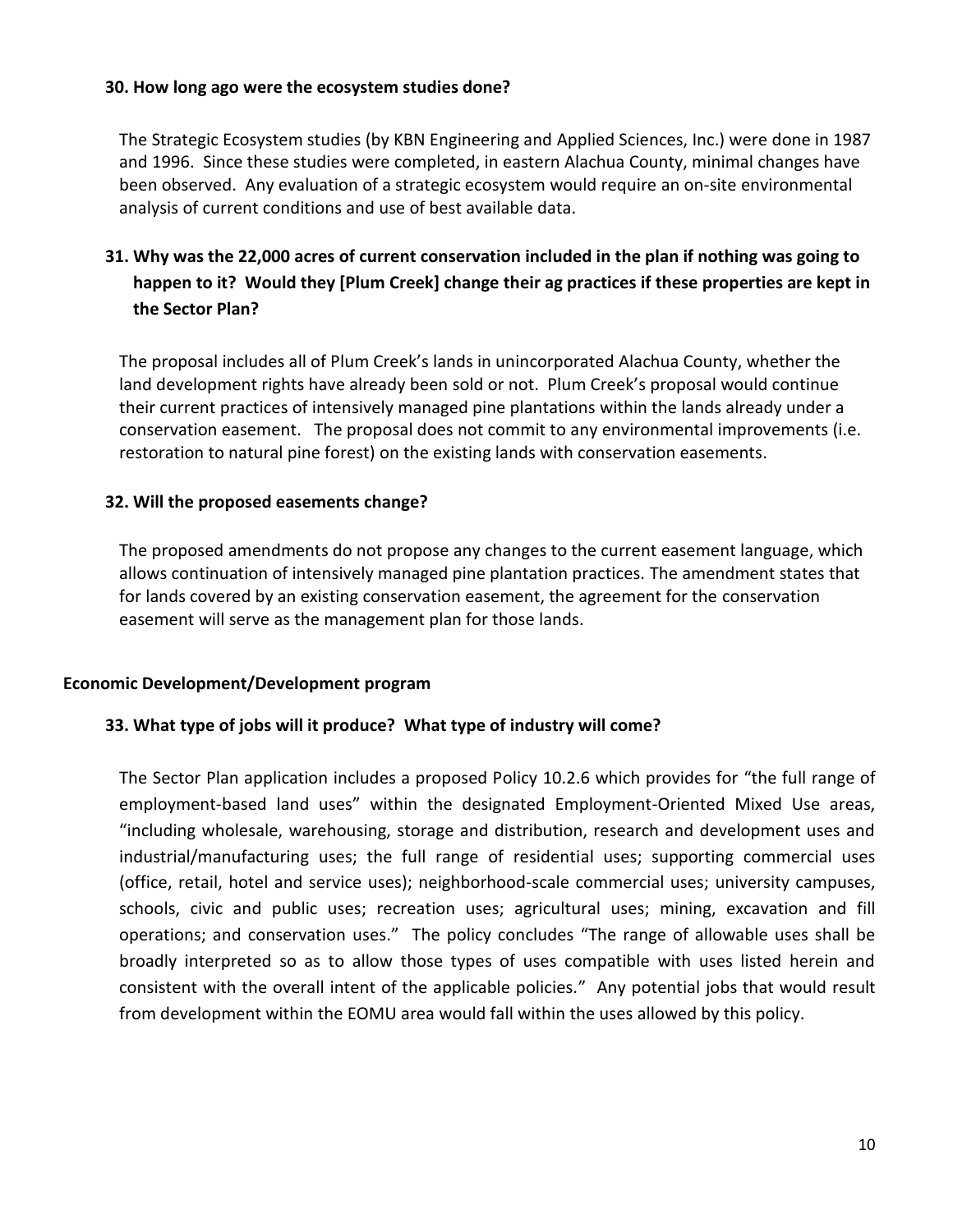#### **34. Who is going to bring jobs?**

The application does not provide information on any potential developers or employers for this area.

# **35. What has Growth Management had to say about Hawthorne area by itself? Why hold Hawthorne hostage to saying no to a city in the swamp?**

County staff has reviewed the entire Sector Plan application area as a whole, which includes the Hawthorne area. County staff has not analyzed the Hawthorne Area by itself because it is part of the larger Sector Plan application. The application as submitted by Plum Creek includes 60,000+ acres in eastern Alachua County, including 11,393 acres proposed for designation as "Employment-Oriented Mixed Use" (EOMU). The EOMU designation would include five sub-areas, 'A' through 'E' (Area 'B' is near Hawthorne).

### **36. Would Plum Creek accept a partial plan for development around Hawthorne?**

This question would be more appropriately directed to Plum Creek Timber Company representatives.

### **37. Can we develop it in sections? Bring jobs first? Let land around Hawthorne develop?**

The proposed Sector Plan application, as submitted by the applicant, includes 11,393 acres for "Employment-Oriented Mixed Use" which has been divided into five sub-areas, 'A' through 'E' (Area 'B' is the area near Hawthorne). The proposed policies do not provide for phasing of development by sections or areas, although phasing could be a possibility. Florida Statutes Section 163.3245 provides that a Sector Plan "may include a phasing or staging schedule that allocates a portion of the local government's future growth to the planning area through the planning period." The application does include a proposed Policy 10.2.6.4 which provides for a jobs-to-housing balance of 3.0 jobs per residential unit, which would be measured based upon development within each Detailed Specific Area Plan (DSAP) beginning five years after the vertical development begins. The lands within the Hawthorne Reserve Area would not be included in this measurement. If the measured jobs-to-housing ratio falls below 2.0, a remedial plan is required to improve the ratio before approval of any further residential development in subsequent DSAPs.

## **38. If jobs were to come, how will Plum Creek help citizens of Gainesville prepare to be ready for these jobs?**

The application materials and proposed Comprehensive Plan policies submitted by Plum Creek do not address this issue.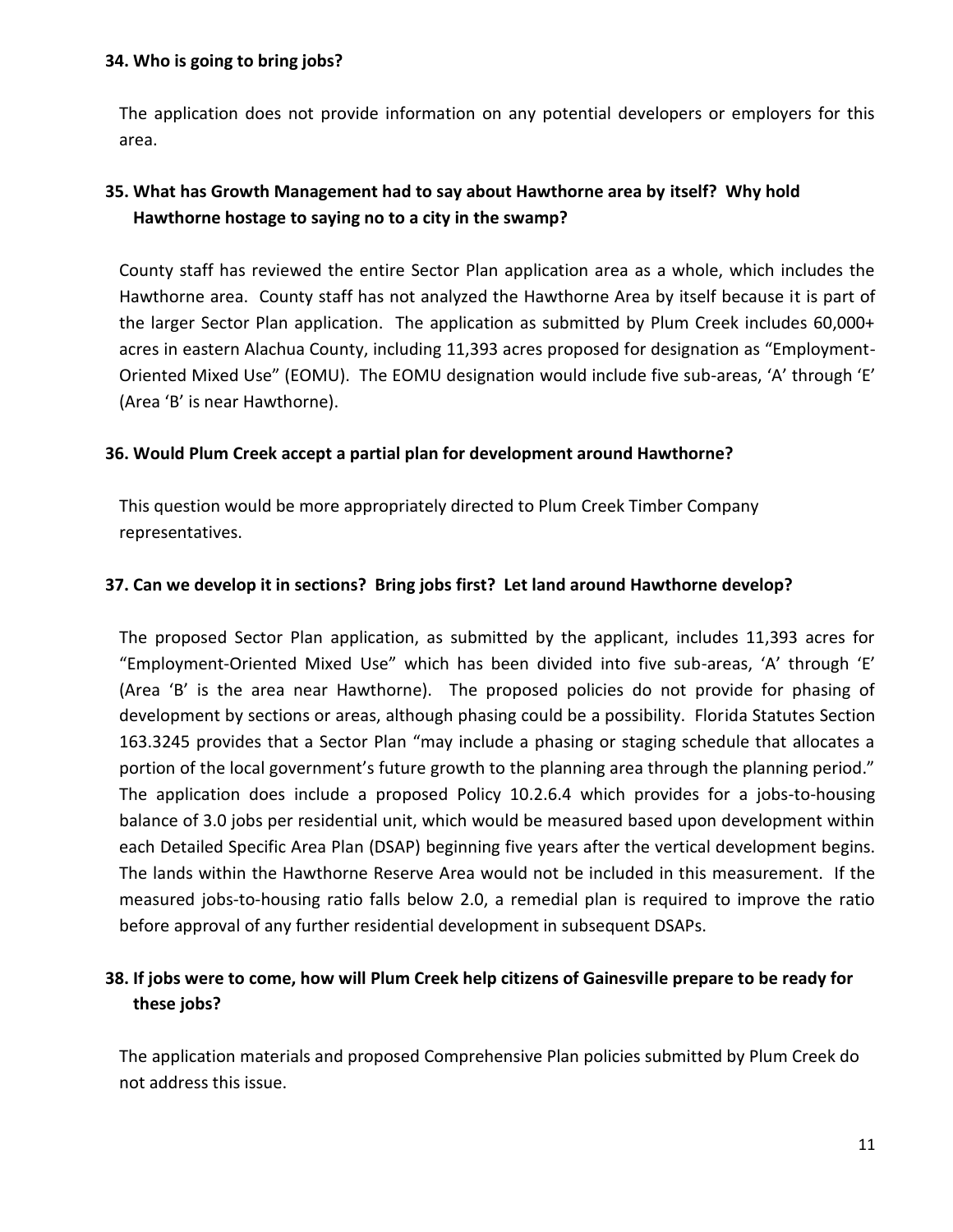## **39. Is there a need to attract more jobs to Alachua County than predicted in the Comprehensive Plan?**

As noted in the workshop staff report ( pp-44-46 and Exhibit 2) on the Plum Creek Sector Plan application, information was submitted with the application stating that there is a deficiency of industrial-designated lands, especially sites of at least 500 acres under common ownership, designated within Alachua County, and that employment-oriented lands need to be increased" and that there is a need to "complement the University of Florida rather than depend on it" as "traditional sources of UF revenue …are likely to remain under pressure in coming decades." (Dewey, Denslow, Schaub, Plum Creek, UF and Economic Growth, p.2)

The Economic Element of the Alachua County Comprehensive Plan has numerous policies to promote economic development and job growth in the County, including policies relating to economic diversification and recruitment and expansion of targeted industries. The County's Comprehensive Plan also designates areas for employment-based land uses, such as industrial, commercial, and office. There is the potential for new development to occur in these designated areas, which could generate substantial new employment opportunities in the County. A detailed inventory of the lands designated for industrial, commercial, and office uses can be found in Exhibit 2 of the County's staff report. This indicates that there are approximately 9,597 acres of industrialdesignated lands countywide, approximately 4,533 acres of which are undeveloped. Most of these areas are strategically located proximate to existing economic and physical infrastructure such as Gainesville Regional Airport, Interstate I-75, railroad lines, communications networks, local road networks, and centralized potable water and sanitary sewer systems; this includes 368 undeveloped acres designated for industrial use in the City of Hawthorne's Comprehensive Plan. Using the 1.2 jobs per thousand square foot multiplier identified in the Sector Plan application for "advanced manufacturing uses" and development at a floor area ratio of 0.1 (i.e., 1,000 square feet per every 10,000 square feet of land), this could accommodate nearly 20 million square feet of new industrial development and nearly 24,000 new jobs. Exhibit 2 of the staff report details additional information for the 3,743 acres of undeveloped commercial designated lands in Alachua County which are estimated to potentially accommodate 40,761 jobs, as well as the 252 acres of undeveloped land designated for office uses in Alachua County which could potentially accommodate over 4,000 jobs. As noted in the staff report, as part of the evaluation of the County's Comprehensive Plan completed in 2009, the changing nature of industrial uses in the 21<sup>st</sup> century and the relationship of those changes to the type and location of space for those uses sought by emerging businesses was considered; as a result of this assessment, when the County's Plan was updated in 2011 a new policy was added to the Future Land Use Element to provide for location within Transit Oriented Developments or Activity Centers in the Urban Cluster of "certain office and light industrial uses, such as research and development and experimental laboratories or the manufacturing or fabrication of products that have minimal offsite impacts." This additional flexibility for development of such uses in areas not formally designated on the Future Land Use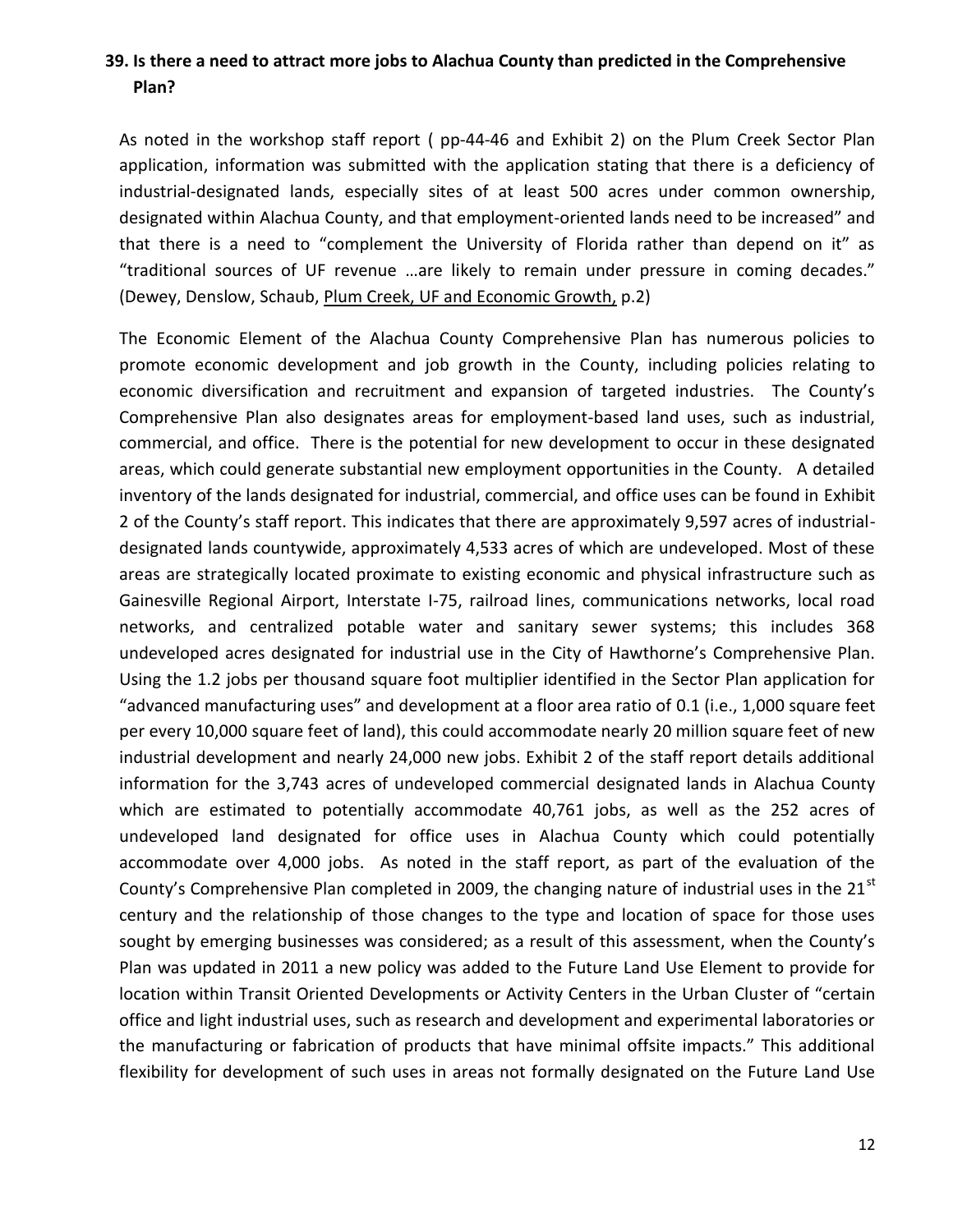map for Industrial uses adds further opportunities to accommodate such employment generate uses.

## **40. Why aren't they proposing development in Lochloosa or north central part of the County?**

The proposed Sector Plan policies and Future Land Use Map submitted by Plum Creek indicate that the areas around Lochloosa and the north-central part of the County would be designated for Conservation ("EA-CON"). According to the Report submitted by the applicant titled "Land Use Data & Analysis: Addendum" by Sasaki Associates Inc., dated June 2014 (pages 2-3), "Conservation Land Uses have been identified based upon their contribution to regional landscape linkages, contiguity with existing conservation lands, and opportunity to contribute to the conservation and enhancement of natural resources, community watersheds, and natural preserves."

## **41. What has been done in East Gainesville?**

## **Commercial & Industrial Development**

- Southern Charm Kitchen restaurant
- Downtown Farmer's Market
- Cotton Club restoration
- GTEC Incubator (UF, Chamber, SFC)
- Proposed additional development at GTEC
- UF/Shands North Main street medical clinic

## **Natural Areas & Features**

- Alachua County forever public land purchases (Sweetwater, Pheifer Flatwoods, Prairie Creek, Newnan's Lake area and private conservation easements)
- Landscaped medians on Hawthorne Rd.
- Payne's Prairie sheetflow restoration project
- Sweetwater Branch restoration projects

## **Infrastructure**

- Rosa Parks RTS Transfer Station
- Cone Park
- Butler/Chestnut park
- Public Library branch at Cone Park
- Fire Station on SE 43<sup>rd</sup> Street
- Waldo to GRU force main
- Five Points gateway feature/brownfield remediation
- Depot Park brownfield restoration and Historic Depot Building renovation